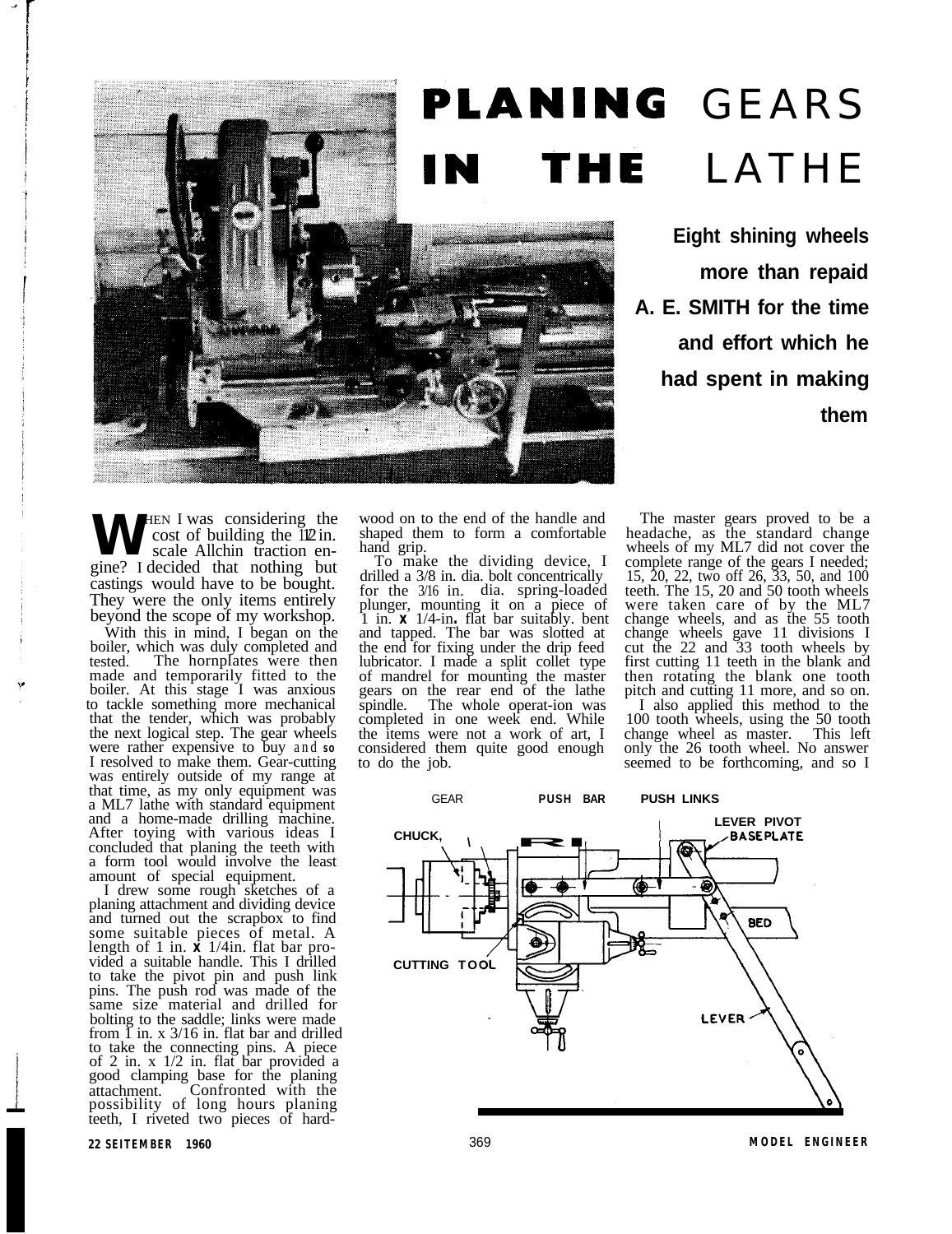

made a special divider by drilling as accurately as possible 3/32 in. dia. holes round the circumference of a brass disc. The disc was large enough to make small errors even smaller on the actual gear.

After this I came to the tooth profiles. As the gears had a diametrical pitch of 16, I constructed a complete set of profiles four times full size, on the drawing board. I made a gauge for grinding the form tools to shape, using dimensions taken from the profiles.

Having completed gear-cutting equipment, I began on the gear wheels themselves. The gear blanks were cut<br>from  $\frac{3}{8}$  in. thick mild steel plate and were annealed by leaving them in the living room fire overnight. I spent a weekend turning the blanks up. The 50 and 100 tooth wheels were turned and bored to finished size, but the remaining wheels were drilled  $\frac{1}{2}$  in. dia. for mounting on a stub mandrel. As the 20 tooth wheel seemed to be a good one to practice on, I gripped the stub mandrel, with the blank

mounted on it, in the three-jaw chuck. An old lathe tool was ground to the 20 tooth gauge profile and firmly<br>secured in the toolpost at centre height. The dividing plunger height was<br>adjusted to suit the master gear, locked in position with the plunger inserted in one of the teeth.

With the planing device firmly bolted down to both saddle and lathe bed, I cut the first tooth. A drop of cutting lubricant now and again<br>helped enormously and the finished tooth profile was cleanly cut and